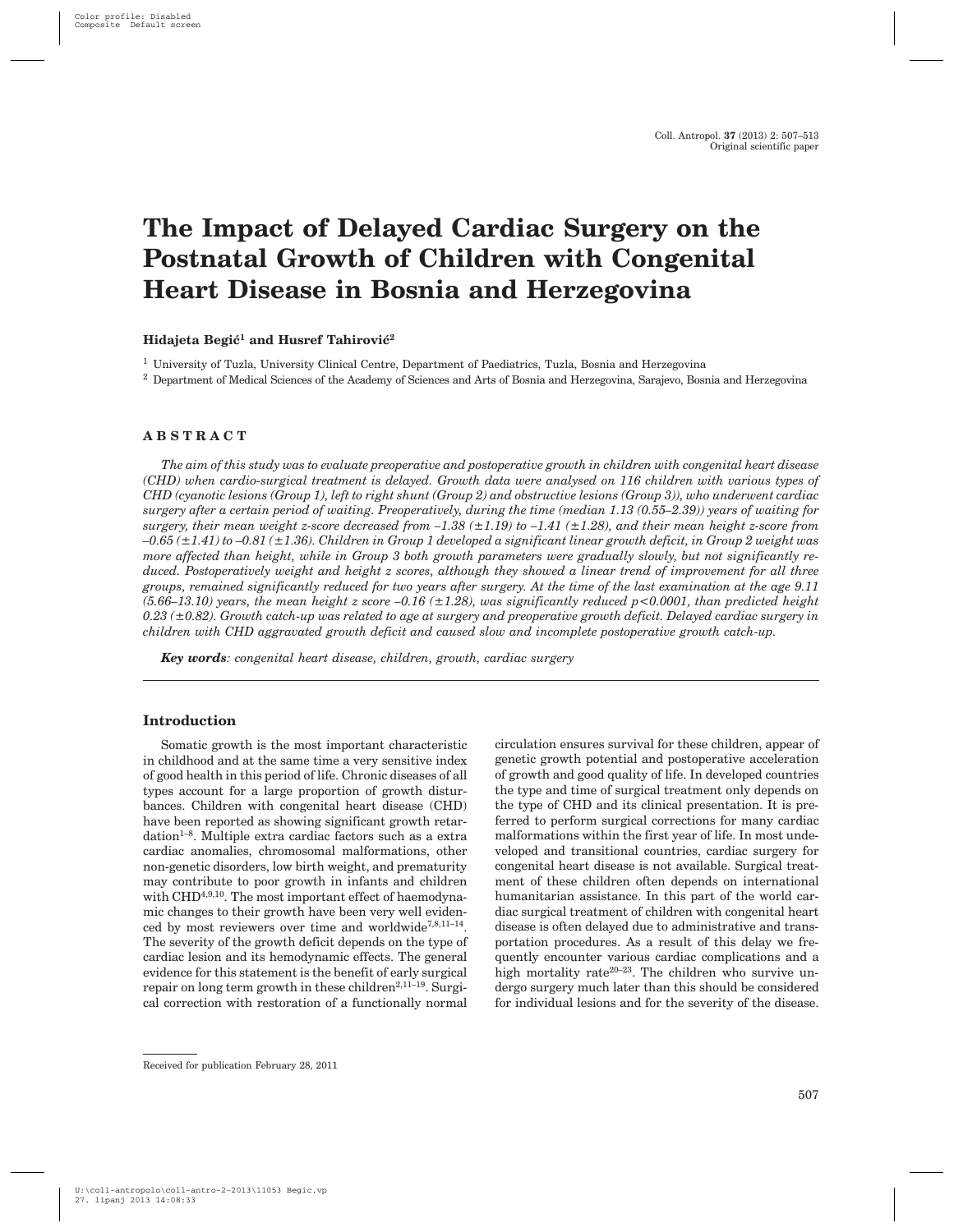The negative impact of delayed surgery on the quality of life in those children was shown in research by Tahirović et al. 200924. The hypotheses was that the long-term condition caused hemodynamic changes which led to significant somatic growth deficit in these children.

The aim of the present study was to evaluate the longitudinal growth of surviving children with various types of congenital heart disease when cardio surgical treatment is delayed. The steps of this study were evaluation: 1) preoperative growth assessment; 2) postoperative growth assessment and 3) actual growth in relation to their predicted height.

## **Patients and Methods**

## *Geographical and population data*

Bosnia-Herzegovina is a southern European state located between Croatia, Montenegro and Serbia (Figure 1), with an area of 51125 km and a population of 4.007.608 in 2004. The Tuzla Canton area is situated in the northern part of Bosnia-Herzegovina and has an area of 2,909.5 km, with a population of 502 418, including 85 526 children in the 0–14 age group (as of 31st Decembar 2004). In 2004 the infant mortality rate was 6.8 per 1000 live births. Children suspected of having a heart disease are referred to the Paediatric Cardiology Unit, Department of Paediatrics in Tuzla. The state cardiac surgery service for congenital heart disease in period 1994–2004 was not available, during same interval in Tuzla Canton area 98 neonates and children with congenital heart disease died because no surgery could be performed. Despite post war condition, during this time children malnutrition was not registrated as a public health problem in this region.



*Fig. 1. Geographical location of the Tuzla Canton area (Bosnia-Herzegovina).*

#### *Patients*

The growth data on 116 survived children who had undergone surgery for CHD were analysed. They under-

went the surgery during 1994–2004 through the assistance of an international humanitarian organization, in different cardio surgical world centres, after a certain period of waiting for surgery. Poor financial condition, establishment of a contact with a foreign humanitarian and cardiac surgery institution, administrative and transport organisational problems were some major reasons for the delay cardio surgical treatment of these children. Preoperative and postoperative follow-up for all patients was performed at the Paediatric Cardiology Unit, Department of Paediatrics, Tuzla, Bosnia-Herzegovina. The study only included children in which the clinical and hemodynamic data at the time of diagnosis indicated cardiac surgery. Children with extra-cardiac anomalies, chromosomal malformations, other non-genetic disorders, prematurity, these who were born as small for their gestational age and these who had significant postoperative residual lesions were not included in the present study. Diagnosis of CHD was made using the medical history, physical examination, chest X-ray, electrocardiogram and echocardiogram based on a sequential segmental approach. By utilising the established information about similar patterns of growth in children with CHD, all the children were divided into three different hemodynamic groups: Group 1 children with complex cyanotic CHD, Group 2 children with CHD with left to right shunt (on the atrial, ventricular or arterial level) and Group 3 children with CHD with simple obstructive lesions (obstruction of the systemic circulation and the pulmonary obstruction without cyanosis) (Table 1).

#### *Methods*

All the case material was obtained from the clinical records from 1992 to 2006 year of the Department of Paediatrics in Tuzla, Bosnia-Herzegovina. The data for birth weight and gestation age was provided from available documentation for 102 children, for others 14 children from parental anamnesis. Longitudinal growth was estimated from the data of age, weight and height: (a) at the time of diagnosis; (b) preoperative – at the time of admission for surgical correction; (c) postoperative – 6 months, 1 year and 2 years (with variations of  $\pm$  15 days) after surgical correction; and (d) at the time the latest clinical examination. The children were measured using standard anthropometric techniques<sup>25</sup>, with same measuring device and by two nurses. Weight and height were compared with standard reference data for British children based on studies published by Tanner and Whitehouse<sup>26,27</sup>, and expressed as standard deviation scores (z--scores). Anthropometric data from all three groups were analysed separately and compared with mean standard data for age and with each other. Catch-up growth was defined as the difference between the best postoperative z-score and the preoperative z-score for each individual patient, expressed as a standard deviation (SD) gain. Parental height was measured at the time of assessment. The predicted height of patients was calculated by the standard formula for mid-parental height and then corrected for  $sex^{25}$ .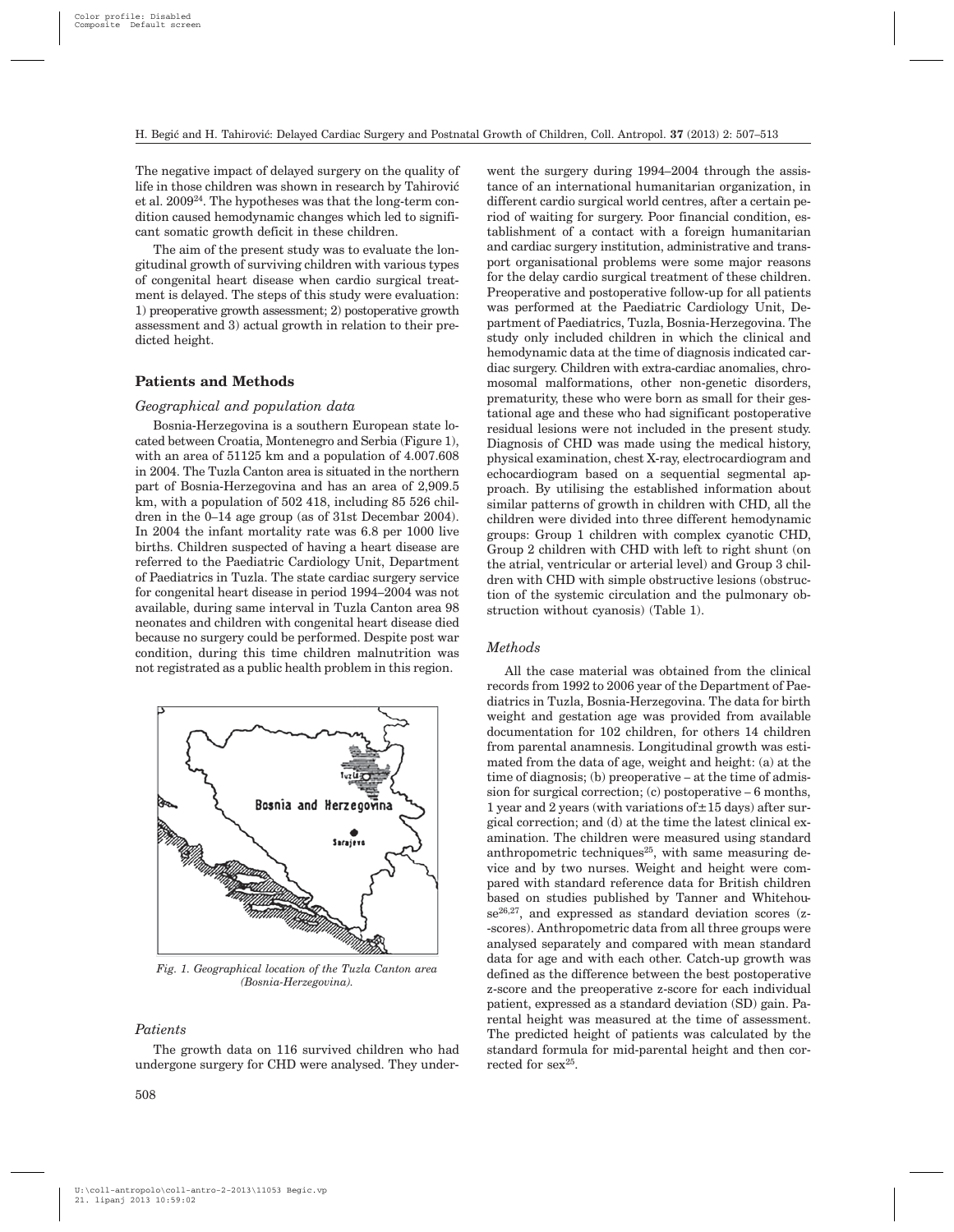| TABLE 1                                           |
|---------------------------------------------------|
| DIAGNOSTIC GROUPS, INDIVIDUAL CARDIAC LESIONS AND |
| SEX STRUCTURE OF CHILDREN WITH SURGICAL TREATMENT |
| FOR CHD                                           |

| Diagnostic groups                           | Diag-<br>nosis | Total |    | Male Female |
|---------------------------------------------|----------------|-------|----|-------------|
| Group 1 (complex cyanotic lesions)          |                | 31    | 21 | 10          |
| Increased pulmonary                         | <b>TGA</b>     | 11    | 5  | 6           |
| flow                                        | <b>TAPVR</b>   | 1     | 1  |             |
| Decreased pulmonary                         | <b>TOF</b>     | 16    | 12 | 4           |
| flow                                        | PA             | 3     | 3  |             |
| Group 2 (left to right shunt)               |                | 62    | 26 | 36          |
| Shunt on the atrial<br>level                | <b>ASD</b>     | 20    | 5  | 15          |
| Shunt on the ventri-                        | <b>AVSD</b>    | 6     | 1  | 5           |
| cular level                                 | VSD            | 27    | 17 | 10          |
| Shunt in the arterial                       | <b>PDA</b>     | 8     | 3  | 5           |
| level                                       | <b>APW</b>     | 1     |    | 1           |
| Group 3 (obstructive lesions)               |                | 23    | 16 | 7           |
| Obstruction of the<br>pulmonary circulation | <b>PS</b>      | 7     | 7  |             |
| Obstruction of the                          | AS             | 7     | 4  | 3           |
| systemic circulation                        | <b>COA</b>     | 8     | 5  | 4           |

(ASD) atrial septal defect; (VSD) ventricular septal defect; (AVSD) atrioventricular septal defect; (PDA) patent ductus arteriosus; (APW) aortopulmonary window; (PS) pulmonary stenosis; (AS) aortic stenosis; (COA) coarctation of the aorta; (TGA) transposition of the great artery; (TAPVR) totally anomalous venous connection; (TOF) tetralogy of Fallot; (PA) pulmonary atresia

#### *Statistical analysis*

Abnormally distributed data sets were described by the median (interquartile range) and normally distributed data sets by  $X \pm SD$ . Normality was tested using the Shapiro-Wilk test. A single-sample t-test was used to compare the mean z-score with the reference general population with a mean of 0, the two-sample t-test to compare mean *z*-scores between the groups and at different times. In the case of abnormally distributed data, one or both variables of the Mann-Whitney test were used. A two-sided p value <0.05 was considered statistically significant. Correlations were tested between growth parameters and age at surgery by Spearman rank coefficients. In the analysis, we used the statistical package Arcus QuickStat, Biomedical version<sup>28</sup>.

#### **Results**

All 116 children (63 male and 53 female) were full term newborn (median gestation age 39 (38–40) gestation week) with appropriate birth weight for gestational age (mean birth weight  $z$  score  $-0.27$   $(\pm 1.12)$ ). Median age at diagnosis for all 116 was 0.80 (0.30–3.52) years. Surgical correction was performed at median age 2.89 (1.39–6.28) years, in only 13 underwent surgery in the first year of age (11%), in the second 17 (15%), and the others 86 (74%) at an older age. Median time of waiting for surgical correction was 1.13 (0.55–2.39) years. The age of latest examination was 9.11 (5.66–13.10) years. Time of growth follow up was 6.83 (4.90–8.83) years (Ta $h \geq 2$ 

#### *Preoperative growth assessment*

The initial preoperative measurement performed at the time of diagnosis, the mean weight z-score for all 116 children was  $-1.38$  ( $\pm 1.19$ ), mean height z-score  $-0.65$  $(\pm 1.41)$  and mean weight-for-height z-score  $-1.37$   $(\pm 1.73)$ , which showed a statistically significant deficit for all parameters  $(p<0.05)$  compared to the reference general population (Table 3). There was no gender difference found for mean weight z (p=0.207) and mean height *z*scores  $(p=0.112)$  at the time of diagnosis. At the time of diagnosis, the mean weight and height *z*-scores in children Groups 1 and 2 were statistically significantly reduced, with weight more significantly than height in both groups. Growth retardation was mostly pronounced in children with CHD with left to right shunt. At the same time, the values of weight and height *z*-scores in children in Group 3 were gradually reduced. At the initial measurement 35% of all children had weight less than the 2 SD, and 21% had height less than 2 SD. During the time of waiting for surgery the trend of reduced mean weight z-score and mean height *z*-score in children in Group 1 aggressively increased, with a statistically significant difference from the value at the time of diagnosis, and with the height *z*-score more affected. Weight in children in Group 2 slowly improved (Table 3). During the time of waiting for the operation, the percentage of children with weight (from 39 to 48%) and height (from

**TABLE 2**

REVIEW OF AGE AT DIAGNOSIS, AGE AT SURGICAL CORRECTION, AGE AT THE LATEST EXAMINATION WITH TIME OF WAITING FOR SURGERY AND DURATION OF FOLLOW UP

| Diagnostic<br>groups (N) | Age at diagnosis<br>Median<br>(years) | Age at surgical<br>correction Median<br>(years) | Time of waiting for<br>surgery Median<br>(years) | Age at latest exa-<br>mination Median<br>(years) | Duration of<br>follow-up Median<br>(years) |
|--------------------------|---------------------------------------|-------------------------------------------------|--------------------------------------------------|--------------------------------------------------|--------------------------------------------|
| Group $1(31)$            | $0.30(0.12 - 0.71)$                   | $1.50(1.20-2.87)$                               | $1.10(0.43 - 1.84)$                              | $8.84(4.74 - 12.12)$                             | $8.15(2.37 - 11.73)$                       |
| Group $2(62)$            | $1.29(0.48 - 4.76)$                   | $3.08(1.51 - 6.53)$                             | $1.08(0.52 - 2.03)$                              | $8.63(5.40 - 12.73)$                             | $6.39(4.17 - 7.73)$                        |
| Group $3(23)$            | $1.88(0.48 - 6.08)$                   | $6.31(2.90-9.22)$                               | $2.22(0.87 - 4.29)$                              | $7.68(6.31 - 8.54)$                              | $7.68(6.31 - 8.54)$                        |
| Total $(116)$            | $0.80(0.30-3.52)$                     | $2.89(1.39 - 6.28)$                             | $1.13(0.55 - 2.39)$                              | $9.11(5.66 - 13.10)$                             | $6.83(4.90 - 8.83)$                        |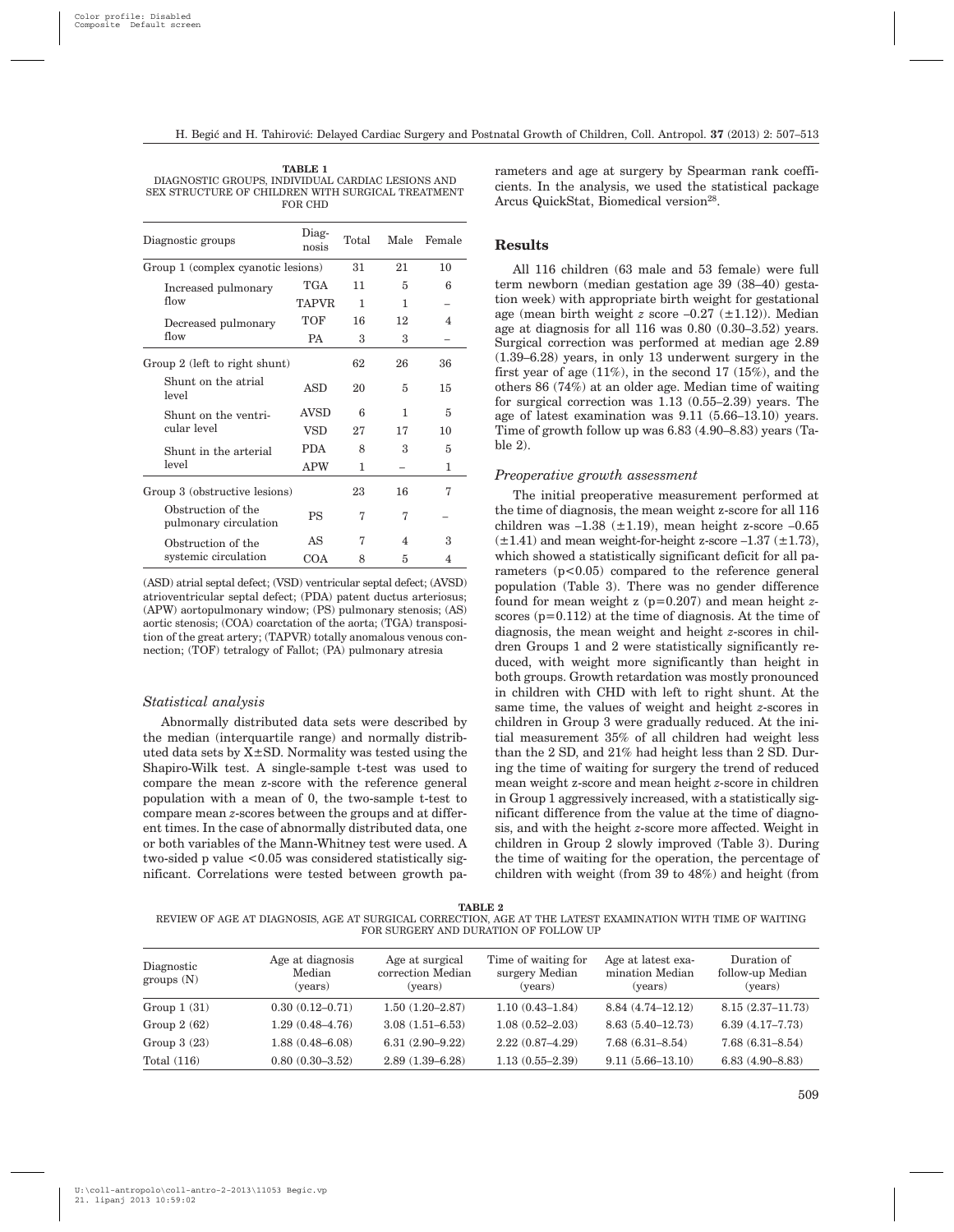| Diagnostic<br>groups | Anthropome-<br>tric data     |                                | Preoperative            | Postoperative                                                                                               |                    |                                                                                                               |                                |
|----------------------|------------------------------|--------------------------------|-------------------------|-------------------------------------------------------------------------------------------------------------|--------------------|---------------------------------------------------------------------------------------------------------------|--------------------------------|
|                      |                              | Initial<br>measurement         | At time of<br>operation | After<br>6 months                                                                                           | After<br>1 year    | After<br>2 years                                                                                              | Latest<br>examination          |
| Group 1<br>$N = 31$  | X weight<br>$z$ score $(SD)$ |                                |                         | $-1.36^{a,b} (\pm 1.19) -1.86^a (\pm 0.95) -1.44^{a,b} (\pm 0.87) -1.11^a (\pm 1.04)$                       |                    | $-0.90^{\rm a}$ ( $\pm 1.02$ )                                                                                | $-0.64^a (\pm 0.96)$           |
|                      | X height<br>$z$ score $(SD)$ |                                |                         | $-0.90^{\text{a}}$ (±1.39) $-1.54^{\text{a}}$ (±1.26) $-0.91^{\text{a}}$ (±1.09) $-0.78^{\text{a}}$ (±1.10) |                    | $-0.64^a (\pm 1.01)$                                                                                          | $-0.47$ ( $\pm$ 1.04)          |
| Group 2<br>$N = 62$  | X weight<br>$z$ score $(SD)$ |                                |                         |                                                                                                             |                    | $-1.69^{a,b}$ (±1,02) $-1.62^{a,b}$ (±1,18) $-1.18^{a,b}$ (±1,16) $-0.95^{a,b}$ (±1,13) $-0.59^{a,b}$ (±1,12) | $-0.38^{\rm b}$ ( $\pm 1.27$ ) |
|                      | X height<br>$z$ score $(SD)$ |                                |                         | $-0.70^{\text{a}}$ (±1.47) $-0.73^{\text{a}}$ (±1.31) $-0.56^{\text{a}}$ (±1.17) $-0.43^{\text{a}}$ (±1.08) |                    | $-0.19$ ( $\pm 1.00$ )                                                                                        | $-0.10$ ( $\pm 1.05$ )         |
| Group 3<br>$N=23$    | X weight<br>$z$ score $(SD)$ | $-0.57$ ( $\pm$ 1.27)          | $-0.26~(\pm 1.79)$      | $-0.16$ ( $\pm 1.65$ )                                                                                      | $-0.17 (\pm 1.75)$ | $0.23 (\pm 1.72)$                                                                                             | $0.26~(\pm 1.70)$              |
|                      | X height<br>$z$ score $(SD)$ | $-0.20~(\pm 1.19)$             | $-0.03~(\pm 1.17)$      | $-0.00$ ( $\pm$ 1.15)                                                                                       | $0.07 (\pm 1.12)$  | $0.20 (\pm 1.22)$                                                                                             | $0.41 (\pm 1.04)$              |
| Total<br>$N = 116$   | X weight<br>$z$ score $(SD)$ |                                |                         |                                                                                                             |                    | $-1.38^{a,b}$ (±1.19) $-1.41^{a,b}$ (±1.28) $-1.05^{a,b}$ (±1.28) $-0.84^{a,b}$ (±1.29) $-0.51^{a,b}$ (±1.29) | $-0.32^b$ ( $\pm$ 1.33)        |
|                      | X height<br>$z$ score $(SD)$ | $-0.65^{\rm a}$ ( $\pm 1.41$ ) |                         | $-0.81^{\text{a}} (\pm 1.36) -0.54^{\text{a}} (\pm 1.18) -0.42^{\text{a}} (\pm 1.12)$                       |                    | $-0.23^{\rm a}$ ( $\pm 1.08$ )                                                                                | $-0.16$ ( $\pm$ 1.27)          |

**TABLE 3** PREOPERATIVE AND POSTOPERATIVE WEIGHT AND HEIGHT Z-SCORES IN CHILDREN WITH SURGICALLY CORRECTED CHD

<sup>a</sup> p<0.05 compared to reference general population;  $\frac{b}{p}$  p<0.05 weight compared with height

**TABLE 4** CATCH-UP GROWTH IN CHILDREN WITH SURGICALLY CORRECTED CONGENITAL HEART DISEASE

| Groups    | Duration of follow<br>up Median (years) | Growth<br>parameters | Worst preoperative<br>$z$ score $(SD)$ | Best postoperative<br>$z$ score $(SD)$ | Growth catch-up<br>score (SD) | p value  |
|-----------|-----------------------------------------|----------------------|----------------------------------------|----------------------------------------|-------------------------------|----------|
| Group 1   | $8.15(2.37 - 11.73)$                    | Weight               | $-1.86$ ( $\pm$ 0.95)                  | $-0.64$ ( $\pm 0.96$ )                 | $1.22 (\pm 0.98)$             | < 0.0001 |
| $N = 31$  |                                         | Height               | $-1.54$ ( $\pm 1.26$ )                 | $-0.47$ ( $\pm$ 1.04)                  | $1.07 (\pm 1.23)$             | < 0.0001 |
| Group 2   |                                         | Weight               | $-1.69 \ (\pm 1.02)$                   | $-0.38$ ( $\pm$ 1.27)                  | $1.31 (\pm 1.24)$             | < 0.0001 |
| $N = 62$  | $6.39(4.17 - 7.73)$                     | Height               | $-0.73$ ( $\pm$ 1.31)                  | $-0.10$ ( $\pm 1.05$ )                 | $0.63~(\pm 1.16)$             | < 0.0001 |
| Group 3   | $7.68(6.31 - 8.54)$                     | Weight               | $-0.57$ ( $\pm$ 1.27)                  | $0.26~(\pm 1.70)$                      | $0.83 \ (\pm 1.66)$           | 0.026    |
| $N=23$    |                                         | Height               | $-0.20$ ( $\pm$ 1.19)                  | $0.41 (\pm 1.04)$                      | $0.61 (\pm 1.66)$             | 0.036    |
| Total     |                                         | Weight               | $-1.41 (\pm 1.28)$                     | $-0.32$ ( $\pm$ 1.33)                  | $1.11 (\pm 1.09)$             | < 0.0001 |
| $N = 116$ | $6.83(4.90 - 8.83)$                     | Height               | $-0.81$ ( $\pm$ 1.36)                  | $-0.09$ ( $\pm$ 1.08)                  | $0.72 \ (\pm 1.13)$           | < 0.0001 |

p-value (best postoperative *z* scores compared with worst preoperative *z* scores)

32 to 39%) less then 2 SD, in diagnostic Group 1 increased, respectively.

## *Postoperative growth assessment*

At postoperative follow-up weight and height z scores showed a linear trend of improvement over time for all three groups but still remained significant reduced up to two years after surgery. At one year after surgery weight and height z scores in children in Groups 1 and 2 were statistically reduced, as well as at two years after surgery, excluding the mean height *z* score of children in Group 2. At the time of the latest examination all growth parameters in children in these two Groups were still slightly abnormal, only the weight *z* score in children in Group 1 remained significantly reduced compared to the reference

510

normal population (Table 3). The proportion of children with weight and height below 2 SD, also decreased significantly (<0.0001). Table 4 shows the worst preoperative, the best postoperative and the difference of weight and height mean z scores. Catch-up growth, defined as the change of these parameters, was statistically significant for all growth parameters in all children. Figure 2 shows the course of preoperative growth by age and catch up for weight and height in all three diagnostic groups. Growth catch-up was correlated negatively with the age at surgery. No statistically significant correlation was found between catch-up weight and age at surgery (Spearman  $r=-0.161$ ;  $p=0.079$  or statistically significant correlation between catch-up height and age at surgery (Spearman  $r = -0.251$ ;  $p=0.006$ ). Correlations between preoperative weight deficit and catch-up of weight (Spearman r=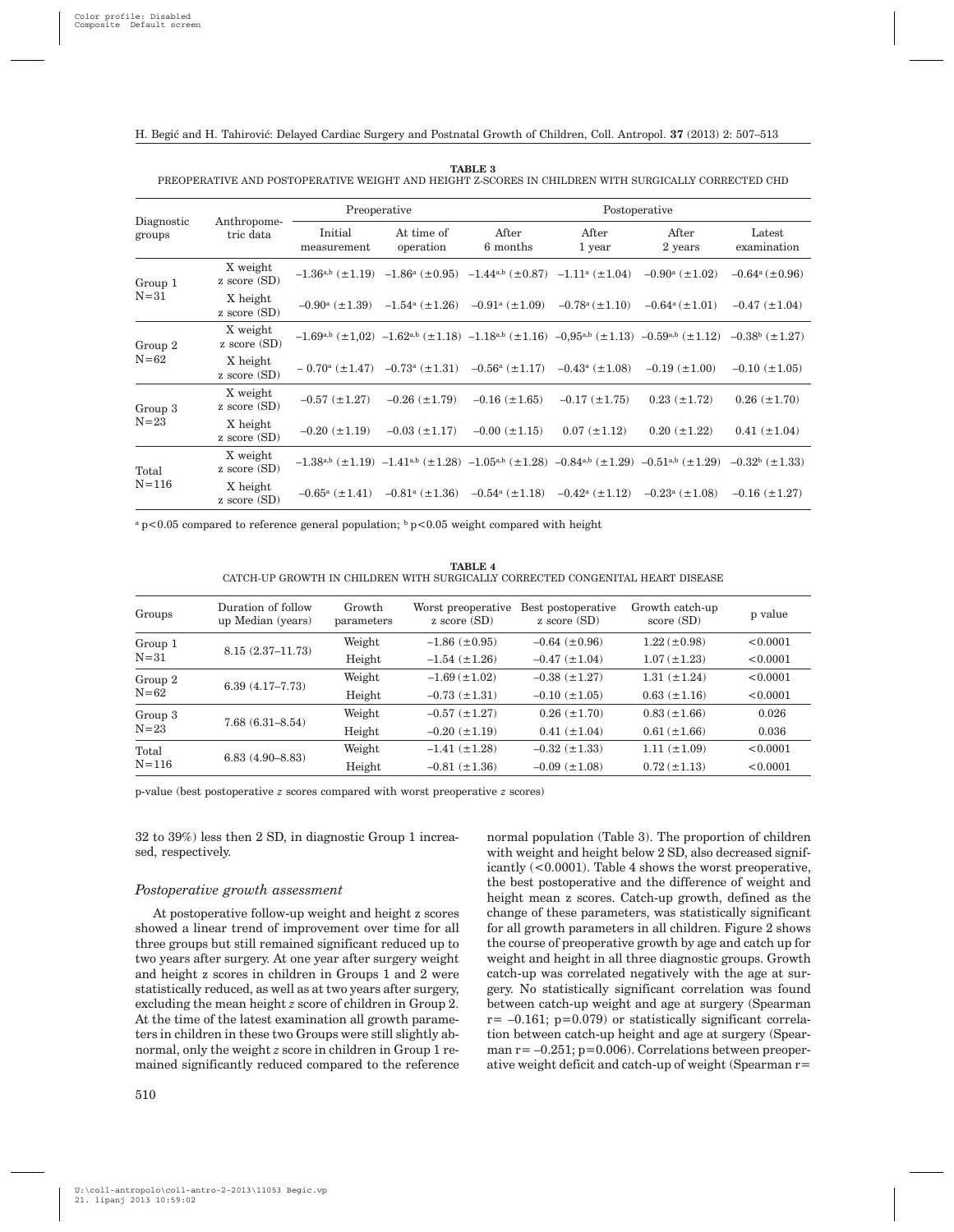



–0.604; p<0.0001), and preoperative height deficit and catch-up of height (Spearman  $r = -0.508$ ;  $p < 0.0001$ ). were statistically significant.

#### *Actual growth in relation to their predicted height*

The mean height z scores in all children, at the time of the latest examination, were significantly lower than those predicted by mid-parental height (actual height z score –0.16 (±1.28); predicted height *z*-score 0.23 (±0.82); p<0.0001). The separate analysis of the groups shows that deviation in height *z* scores at the time of the latest examination from predicted height was more pronounced in children in Group 1 (actual height *z*-score –0.47  $(\pm 1.04)$ ; predicted height *z*-score 0.19  $(\pm 0.52)$ ; p<0.0001). followed by children in Group 2 (actual height *z*-score  $-0.10$  ( $\pm 1.05$ ); predicted height z-score 0.21 ( $\pm 0.95$ ); p=0.034). Mean height z scores in children in Group 3 did not differ from predicted height (actual height z score 0.42 ( $\pm$ 1.04); predicted height *z*-score 0.37 ( $\pm$ 0.74); p= 0.958).

## **Discussion**

This study was conducted at a time when the negative impact of CHD on growth in childhood and the catch-up effects of early cardiac surgery were very well established by numerous pieces of research<sup>1-8</sup>. At the same time this study was performed in one of many parts of the world where paediatric cardiovascular service is poorly developed21,23. The mortality rate of children with CHD born during the latest decade of the twentieth century in this region was 25.9%, with 86% of deaths occurring in the first month of life20. From this time surviving children underwent surgery much later than should be considered for individual CHD and for the severity of lesions. A primary goal of this study was to evaluate preoperative growth disturbances and postoperative growth catch-up, mainly during that time, in surviving children where surgery is not performed in good time.

## *Preoperative growth assessment*

The available data in this study show lower birth weight. Although children were excluded from the sample who had statistically low birth weight and those with incomplete data, they deserved attention as an indicator that their postnatal growth started with a moderate prenatal growth deficit. This deficit of birth weight, explained by alterations of the fetal circulation, has already been described<sup>5,29</sup>, but for other, still unknown reasons in the foetus<sup>30</sup>. Important discrepancies between this study and other studies $31$ , are the much later age of diagnosis. Such differences in comparison with previous epidemiological research in this region<sup>20</sup>, can explain that many children, born with hemodynamically significant CHD, died at an early age in this period. Another possible explanation for this delayed referral to a paediatric cardiologist is the deficiency of the health service in general in the conditions of post war economic devastation and major migrations of the population.

Initially, the most severe growth retardation was found in children with CHD with left-right shunt and cyanotic lesions. Children with obstructive lesions had slightly reduced, but non-significant growth retardation. In children with left to right shunt, weight was more affected than height, which is sign of acute under nourishment. Congestive heart failure and pulmonary overload in children with CHD with large left to right shunt are well known causes of this type of growth deficit<sup>2,4,6,7,13,14</sup>. Although the degree of growth retardation is in good correlation with the severity of hemodynamic changes, significant malnutrition was found in children with small asymptomatic left to right shunts<sup>2,5,6,19</sup>. Lower weight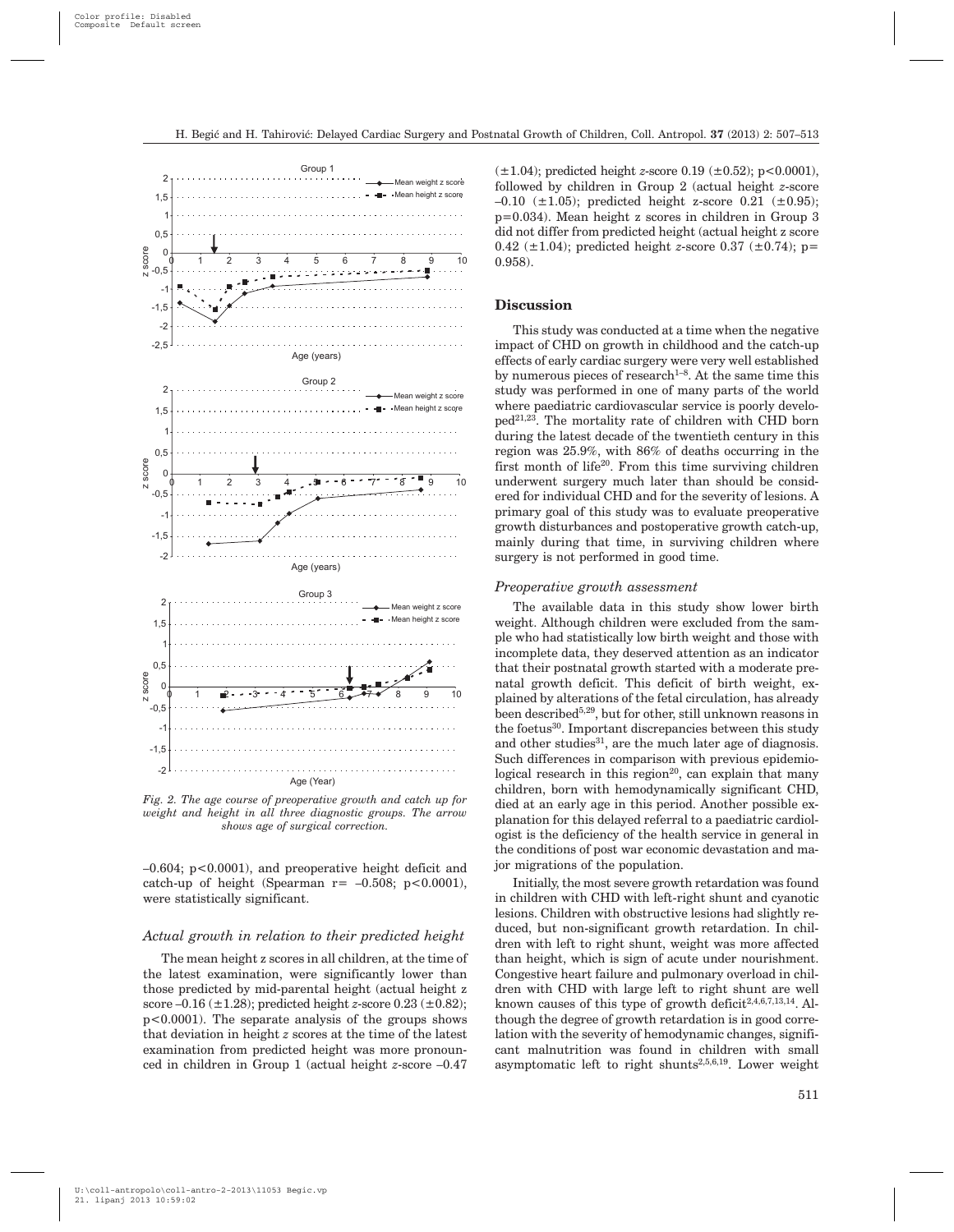than height in the present study was found in children with cyanotic lesions initially (median age 0.30 (0.12– 0.71) years). During the time of waiting for surgical repair, both growth parameters decreased rapidly, height more so, leading to linear growth retardation, as a sign of chronic under nourishment. This is a well-known pattern of growth retardation caused by the negative effects of general tissue hypoxia and in some cases combined with congestive heart failure in cyanotic lesions<sup>2,7,8,11</sup>. This rapid worsening of growth parameters, in the present study, showed the definitely unfavourable effects of altered hemodynamics during the critical age of rapid growth $32$ . During the time of waiting for surgery, the weight of children with left to right shunt was slightly improved. This minimal weight improvement, as a positive effect of medical treatment of congestive heart failure and nutritional support, confirms observations reported by other authors<sup>3,5,6</sup>. Although growth in children with non-critical obstructive lesions has been reported as normal<sup>2</sup>, in this study we found at initial measurement, slightly reduced weight, with progressive normalisation in the preoperative period. This may partially be the result of increased parental care for the nutrition of these children, but also, this may be explained by individual genetic growth potential. An exact conclusion regarding the growth of children in this diagnostic group is not possible since this is relatively small sample. In literature there are limited comparable reports for long term growth in children with non critical obstructive lesions, although impairment in linear growth relative to weight has been observed in children with pulmonary stenosis and coarctation of the aorta2. Gender growth differences reported in some studies<sup>3,5,8</sup> were not found in our children.

# *Postoperative growth assessment with actual growth in relation to their predicted height*

From the first investigations of growth characteristics in children with CHD, the answer has been sought to the question of how surgical treatment affected their growth2,9–19. All these studies came to the general conclusion that surgical correction has a positive effect on the growth of children with CHD. They showed the surprising acceleration of growth during the first postoperative months. The results of growth catch-up was different ac-

### **REFERENCES**

1. LINDE LM, DUNN OJ, SCHIRESON R, RASOF B, J Pediatr, 70 (1967) 413. — 2.MEHRIZI A, DRASH A, J Pediatr, 61 (1962) 418. — 3. ROBINSON SJ, BAYER LM, Child Dev, 40 (1969) 315. — 4. EHLERS KH, Pediatr Ann, 7 (1978) 750. — 5. LEVY RJ, ROSENTHAL A, MIE-TTINEN OS, NADAS AS, Circulation, 57 (1978) 793. DOI: 10.1161/01. CIR.57.4.793. — 6. MENAHEM S, Aust Paediatr J, 8 (1972) 1. — 7. SCHUURMANS FM, PULLS-HEINTZBERGER CFN, GERVER WJM, KESTER ADM, FORGET PPH, Acta Paediatr, 78 (1998) 1250. DOI: 10. 111/j1651-2227.1998tb00947. — 8. JACOBS EGJ, LEUNG MP, KARL-BERG JP, J Pediatr Endocr Met, 13 (2000) 387. — 9. WEINTRAUB RG, MANEHEM S, J Am Coll Cardiol, 18 (1991) 552. DOI: 10/1016/0735- 1097(91)90614-F. — 10. MENON G. POSKITT EM, Arch Dis Child, 60 (1985) 1134. — 11. CHEUNG MMH, DAVIS AM, WILKINSON JL, WEINTRAUB RG, Heart, 89 (2003) 1340. DOI: 10.1136/heart.89.11.

cording to the type and severity of CHD, degree and pattern of preoperative growth deficit, age at surgery, residual hemodynamic changes and the time of follow-up. The children in this study had accelerated growth after surgery, with the best velocity of growth during the first six months and first postoperative year. Catch-up of growth was also extended in children with cyanotic heart disease and uncompleted. This uncompleted growth catch up was explained by the time lost waiting for the operation. Our data indicate that postoperative height catch-up is in correlation with age at surgery, as well as with the severity of initial growth deficit as in similar research<sup>7</sup>. Height in children in this study was significantly reduced in relation to predicted height from parental height, in contrast to the results of Cheng et al. 9, who reported fulfilment of genetic growth potential in 45 children after surgery tetralogy of Fallot. Some older studies described slight growth improvement after surgical repair of CHD3, postoperative weight gain, but no improvement of height<sup>5</sup>, or much slower growth improvement<sup>2</sup>. Several recent studies reported complete growth catch-up within two years<sup>9</sup>, or in the first postoperative years<sup>11</sup>, even when several forms of heart disease are involved<sup>7,11,15</sup>. The main reason for these different results is age at the time of cardio-surgical correction. Children in the present investigation, preoperatively, had a similar pattern of growth deficit and nearly the same degree of growth deficit as in some recent comparable studies, but extended and uncompleted growth catch-up is more similar to the studies dated from the time when surgical correction occurred much later than nowadays.

## **Conclusions**

The pattern and degree of preoperative growth deficit in children with CHD in our study were expected according type and severity of hemodynamic changes. Delayed cardiac surgery in children with cyanotic lesions and those with left to right shunt caused slow and incomplete postoperative growth catch-up, and failure to reach predicted height. This segment of negative outcome deserves attention in terms of improvement care for timely cardiac surgery and long-term follow-up of general health and quality of life for this demanding patient population.

1340. — 12. ROSENTHAL A, CASANDRA AR, Prog Cardiovasc Dis, 18 (1975) 27. — 13. LEITCH CA, Progress in Pediatric Cardiology, 11 (2000) 195. — 14. VARAN B, TOKEL K, YILMAZ G, Arch Dis Child, 81 (1999) 49. — 15. LEVY RJ, ROSENTHAL A, CASTANEDA AR, NADAS AS, Ann Thorac Surg, 25 (1978) 225. DOI: 10.1016/S0003-4975(10)63528-X. — 16. PAGE RE, DEVERALL PB, WATSON DA, SCOTT O, Br Heart J, 40 (1978) 416. — 17. BARTON J, Growth Matters, 7 (1991) 4. — 18. SHOL-LER GF, CELERMAJER JM, Aust Paediatr J, 22 (1986) 305. — 19. RHEE EK, EVANGELISTA JK, NIGRIN DJ, ERICSON CL, Am J Cardiol, 85  $(2000)$  1472. DOI: 10.1016/S0002-9149 $(00)$ 00797-9. - 20. BEGIĆ H, TA-HIROVIĆ H, MESIHOVIĆ-DINAREVIĆ S, FERKOVIĆ S, ATIĆ N, LATI-FAGIĆ A, Eur J Pediatr, 162 (2003) 191. DOI: 10.1007/s00431-002-1125- $3 - 21$ . NOVICK WM, STIDHAM GL, KARL TR, ARNOLD R, ANIC D RAO SO, BAUM VC, FENTON KE, SESSA TG, Cardiol Young, 18 (2008)